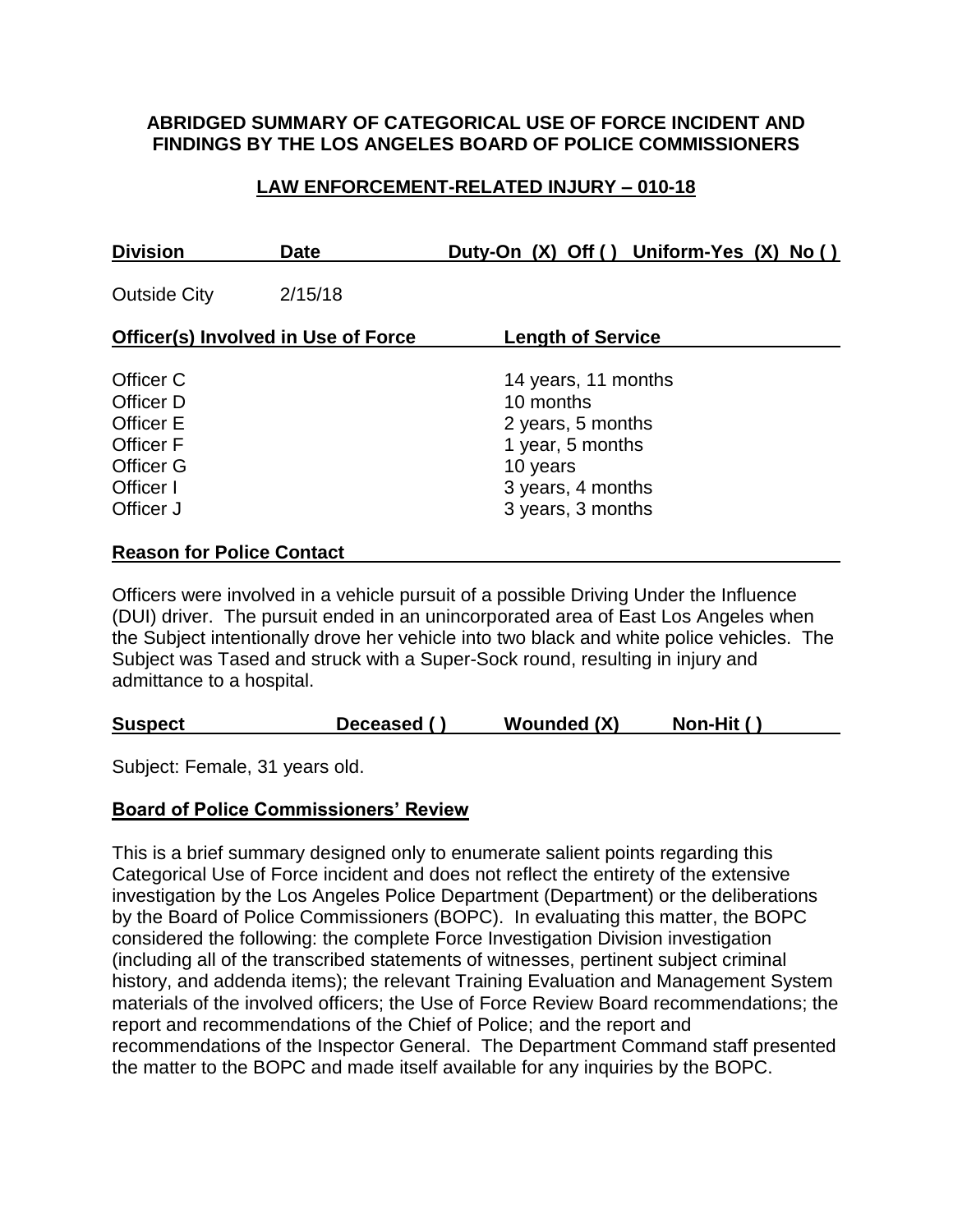The following incident was adjudicated by the BOPC on January 15, 2019.

# **Incident Summary**

Officers A and B were stopped for a red light at an intersection. The officers were positioned in the number one lane, but Officer A had decided to turn and positioned his/her vehicle diagonally to enter the number two left turn lane. The officers heard a black Sport Utility Vehicle (SUV) screech to a stop, approximately 5-10 feet behind them. From the open driver's side window, Officer A hand gestured for the driver of the SUV, later identified as the Subject, to pass them. When the Subject failed to drive forward, Officer A drove in reverse and positioned the police vehicle behind the Subject's vehicle. The officers observed that the rear window of the SUV was shattered and the rear of the vehicle had traffic collision (TC) damage.

Officer B utilized the vehicle's Public Address (PA) system and instructed the Subject to pull into a carwash parking lot located at the corner. Officer B noted that when the Subject turned left she accelerated slowly and took the turn wide. Officer B surmised that the Subject was possibly driving impaired and relayed this to Officer A. The Subject passed the parking lot and turned onto the freeway.

Upon entering the freeway, the officers observed the Subject accelerate her vehicle and drive from the right side of the freeway to the left side, cutting off other drivers and causing them to brake abruptly. The officers followed the Subject as she merged onto another freeway. Officer B broadcast that the officers were following a possible DUI driver. Officer B broadcast the description of the vehicle and requested a back-up unit and a supervisor. Communications Division (CD) broadcast the officers following and requested an Air Unit.

The Subject continued to drive at a high rate of speed while changing lanes, nearly colliding with other vehicles. Officer A activated their lights and siren, and Officer B notified CD that they were in pursuit on the freeway.

Officers C, D, E, and F notified CD that they were responding.

Sergeant A advised that he/she was en route and monitoring the pursuit. Sergeant B requested that CD notify the California Highway Patrol (CHP).

An Air Unit broadcast they were over the pursuit and available for tracking. Sergeant A directed the units to go into tracking mode, and the Air Unit turned off their Nightsun lighting system and began to track the Subject's vehicle.

As the Subject continued on the freeway, she transitioned into the number one lane, then back to the number four lane before exiting. The Subject struck a white car that was stopped for the red light at the off-ramp, causing a three-vehicle chain-reaction traffic collision (TC). A news helicopter was overhead and filmed the TC.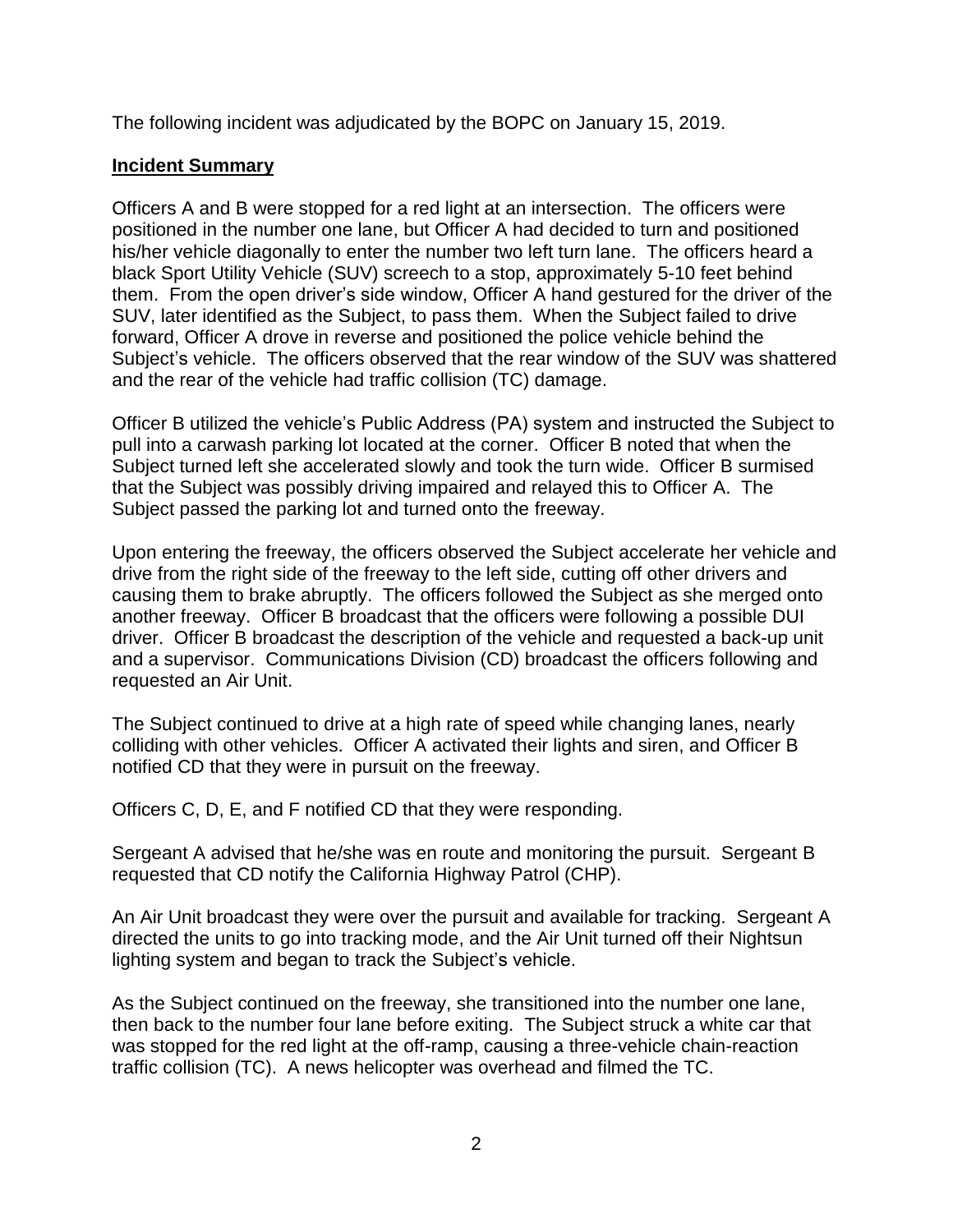The Air Unit broadcast the TC. The Subject slowly exited the off-ramp and stopped her vehicle on the side of the street. Officers A and B drove past the collision and advised the drivers to wait there.

Officers A and B pulled behind the Subject's vehicle, and Officer B broadcast the officers' status and location (Code Six). Officers A and B exited their police vehicle. Officer B deployed a beanbag shotgun, and Officer A unholstered his/her duty pistol and ordered the Subject to turn off her car. The officers remained behind the doors of their vehicle and waited for additional units to arrive. While stopped, Officers A and B observed the Subject smoking and Officer B observed her drink from a bottle.

The Subject pulled away from the curb and continued driving. Officer A holstered his/her pistol and re-entered the police vehicle. Officer B entered their vehicle with the beanbag shotgun and as they continued in tracking mode with the Air Unit overhead, Officer B unloaded and secured the beanbag shotgun in the rack.

The Subject stopped and parked her vehicle a second time, and Officers A, B, C, and D pulled behind her. Officers A and D unholstered their pistols, and Officer B deployed a beanbag shotgun to conduct a high risk stop. Officer A ordered the Subject to turn off her car. The Subject did not respond and quickly drove away. Officers A and D holstered their pistols prior entering their vehicles. Officer B unloaded and secured the beanbag shotgun in the rack after again entering his/her vehicle.

The Air Unit indicated that the Subject was driving toward the downtown buildings and would be out of view. Sergeant A authorized the units to go back in pursuit mode and requested a third unit for the pursuit. Sergeant A advised that the officers would attempt to set up for a Pursuit Intervention Technique (PIT) maneuver.

The officers briefly lost the Subject in the downtown area. Officers E and F located her and became the primary unit in the pursuit. The Subject drove with Officers E and F following. Moments later, the Subject turned and drove for two blocks, with Officers E and F following. The Subject briefly turned on a one-way street before turning around. The pursuit was placed back into tracking mode.

The Subject continued driving on city streets before entering a freeway with her headlights off. The Air Unit turned off their Nightsun lighting system and continued to track the Subject's vehicle visually. The Subject exited and struck an unidentified blue vehicle but then continued driving.

The Subject drove approximately three blocks before parking on the street with her headlights off. Officers E and F stopped in front of the Subject's vehicle and unholstered their pistols to conduct a high risk stop. The officers ordered the Subject to put her hands up. The Subject did not comply and drove away past the officers' vehicle. The officers holstered their pistols before entering their vehicle.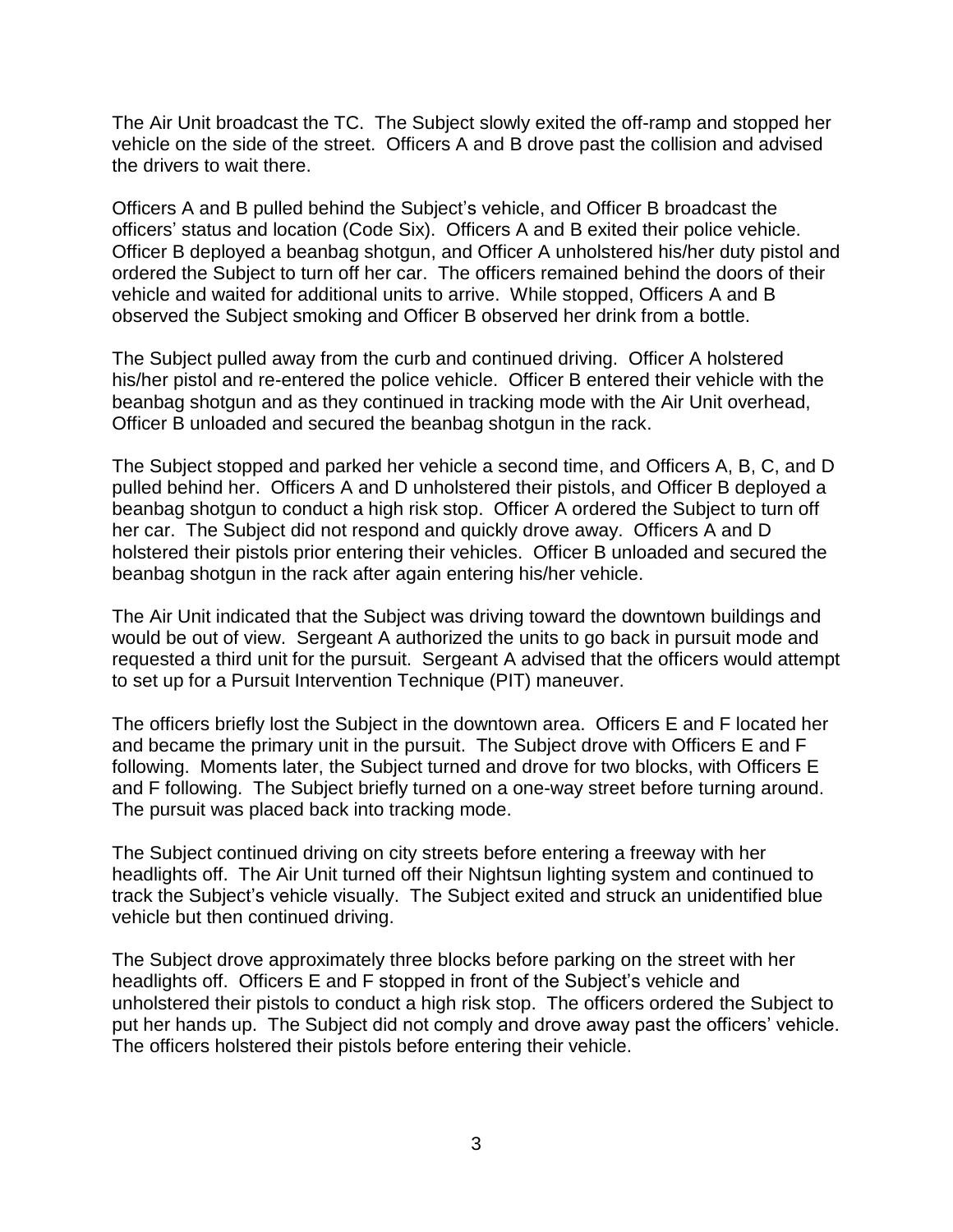The Subject stopped her vehicle in the roadway. Officers C, D, E, F, G, and H pulled behind her. Officers C, D, E, and F unholstered their pistols to conduct a high risk stop. Officer E repeatedly ordered the Subject to get out of the vehicle with her hands up. The Subject pulled forward three car lengths before stopping again. The officers holstered their pistols and pulled forward in their vehicles.

Officers C, D, and E unholstered their pistols a second time to conduct a high risk stop. Moments later, the Subject drove away. The officers holstered their pistols and followed the Subject.

The Subject continued driving, and the Air Unit directed the officers to the location and advised them that the street ended in a cul-de-sac.

Officers C, D, G, and H, and Sergeant A drove toward the Subject, but the Subject turned around and drove toward the officers who remained in their vehicles.

Officer D pulled his/her vehicle to the right and stopped on the side of the roadway, near Officers G and H's vehicle (hereafter referred to as Officer G's vehicle). Sergeant A pulled his/her vehicle approximately half a car-length back from Officers G's vehicle, blocking the roadway. The incident was captured by news helicopters. Sergeant A indicated he/she blocked the roadway because the Subject was a felony hit and run suspect who was involved in multiple TC's and driving erratically. Sergeant A felt the pursuit could not continue and her actions needed to be stopped.

The following is an account of each officer's actions at the termination of the pursuit. The officers all had their BWV activated at the time.

The Subject drove past on the side of Officers C and D's vehicle. The Subject briefly stopped with the front left quarter panel of her vehicle against the front left quarter panel of Officer G's vehicle. Her right front bumper was against the right front bumper of Sergeant A's vehicle. Sergeant A and Officer G's vehicles were in park at the time.

Sergeant A and Officer H exited, unholstered their pistols, and stood behind the doors of their vehicles. The Subject's driver's side window was down. Officer H pointed his/her pistol at the Subject and repeatedly ordered her to get out of her car. Officer H and Sergeant A repeatedly ordered the Subject to put her hands up, and Sergeant A repeatedly called for a beanbag (shotgun). Sergeant A stated he/she knew the officers were wearing TASERS and requested a beanbag shotgun to have less-lethal options available.

The Subject accelerated her vehicle forward approximately six times. Each time that occurred, she pushed Sergeant A's vehicle back, while scraping her vehicle along the driver's side of Officers G's vehicle. Sergeant A's vehicle door contacted Sergeant A as his/her vehicle was pushed back. Sergeant A called for the officers to redeploy because he/she believed the Subject intended to drive through them. Officer G was unable to exit his driver's side door, because the Subject's vehicle was wedged up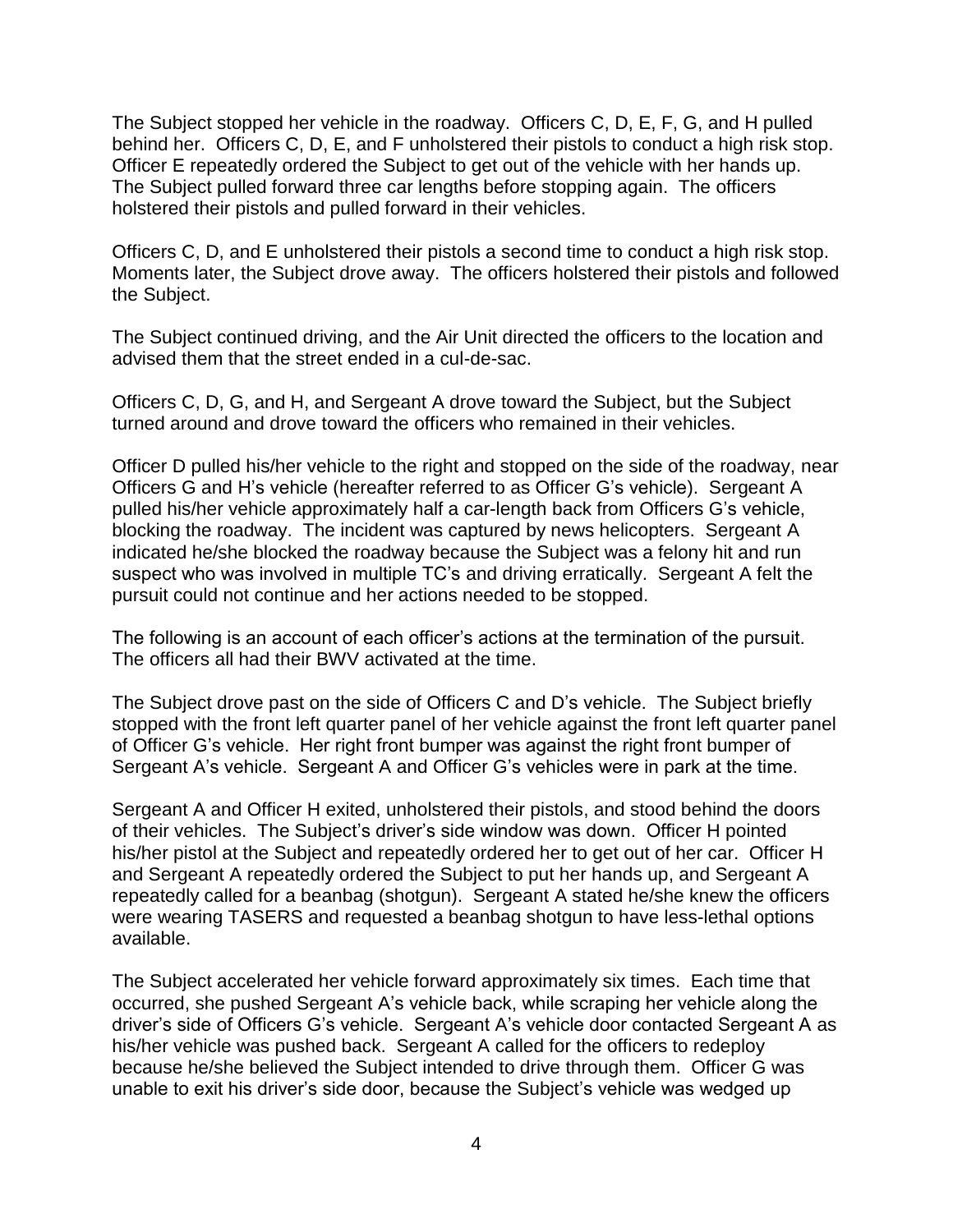against his/her door. In an effort to escape, Officer G climbed over the center console and exited his/her vehicle through the passenger side door.

Officer H believed the Subject struck and traveled down the side of Officer G's vehicle before impacting Sergeant A's vehicle. Officer H did not believe the Subject stopped prior to striking his/her vehicle.

Officer C exited his/her vehicle, unholstered his/her pistol, and moved along the sidewalk as the Subject repeatedly accelerated into the police vehicles. Officer C ordered the Subject several times to stop her car.

In a final acceleration, the Subject pushed Sergeant A's vehicle. The Subject's front tires briefly continued to spin as Sergeant A holstered his/her pistol, re-entered his/her vehicle, and applied the brake.

A review of news video determined that during the incident the Subject pushed Sergeant A's vehicle back approximately 26 feet.

Officer C moved from the sidewalk to the side of Officer G's vehicle and repeatedly yelled "TASER", while holstering his/her pistol and retrieving his/her TASER. Officer C stated he/she yelled TASER to alert the other officers that it was an option at that point to try to stop the Subject's actions, and to deploy one, if possible.

After her final acceleration into Sergeant A's vehicle, the Subject backed up approximately two feet. Sergeant A believed the only way to stop the Subject from causing an officer from being struck by a vehicle was to put his/her vehicle into drive and "apply force against force." Sergeant A drove his/her vehicle approximately two feet, pushing the front bumper of his/her vehicle into the front bumper of the Subject's vehicle. Sergeant A then placed his/her car in park and stood in the door jamb, while maintaining his/her foot on the brake. The Subject's vehicle did not move for the remainder of the incident.

Upon exiting his vehicle, Officer G unholstered his/her pistol. He/she holstered it moments later and then drew his/her TASER. Immediately after Officer C yelled, "TASER, TASER, TASER," and Officer H said, "[T]aser her," Officer G said, "[G]ot it." While positioned at the rear passenger side of his/her vehicle with his/her TASER in his/her left hand, Officer G aimed at the Subject's top left shoulder area and fired from an approximate distance of six feet. One of the TASER darts struck the Subject's driver's door and the other dart struck the vehicle's airbag, which had been deployed prior. Officer G removed the cartridge from the TASER, dropped it to the ground and holstered his/her TASER.

Officer G stated that due to the exigent circumstances of trying to stop the Subject from pushing Sergeant A's vehicle, he/she did not warn her that a TASER was about to be deployed. Officer G believed he/she fired his/her TASER from a two-handed grip.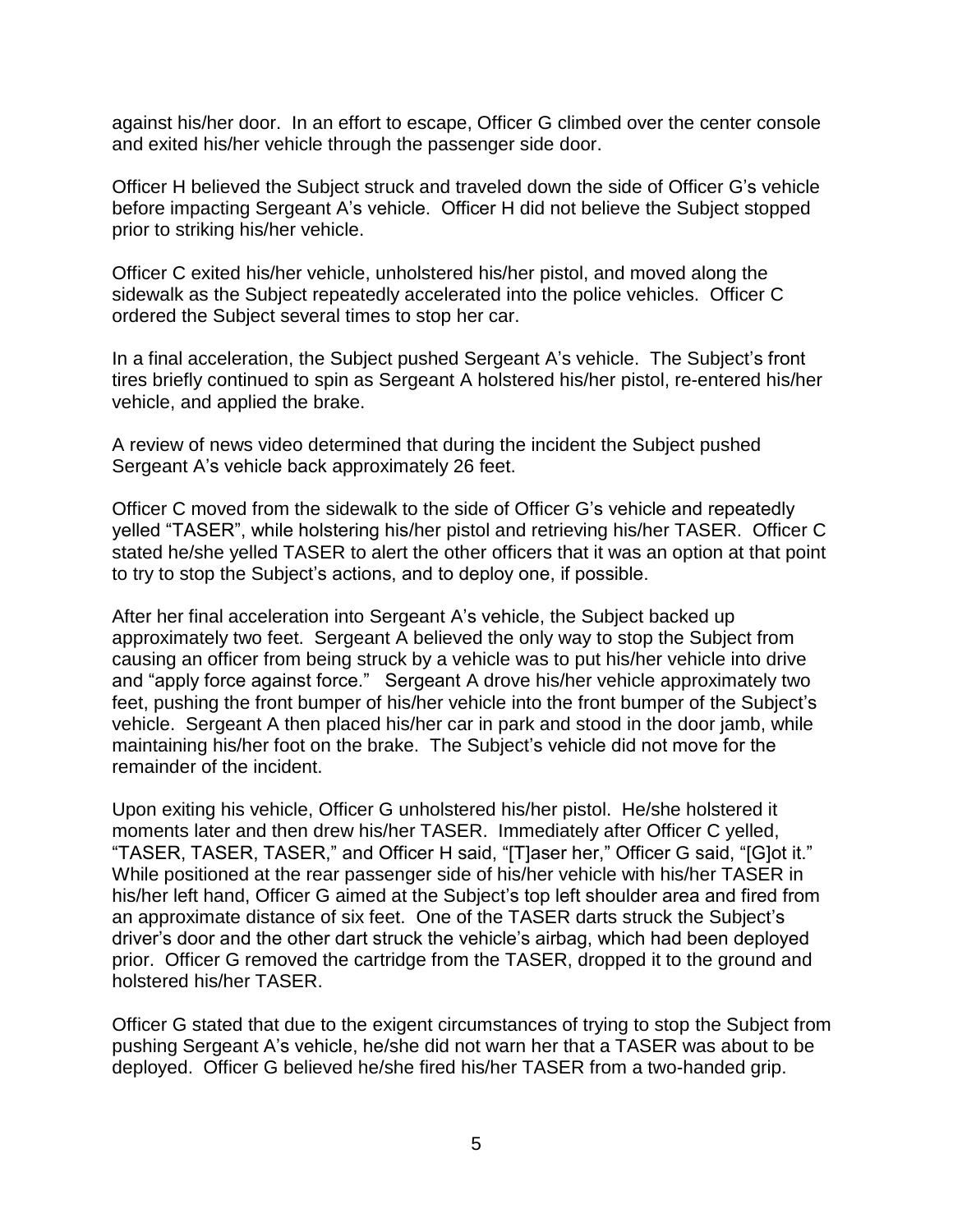Officer C observed that Officer G's TASER did not affect the Subject and positioned him/herself to the left of Officer G. With a two-handed grip, Officer C aimed at the Subject's abdomen and fired his/her TASER from an approximate distance of four feet. Upon being struck with the TASER dart(s), the Subject crossed her arms over her chest and said, "Ow, what […] is wrong with you[?]" Officer C ordered the Subject to keep her hands up and to not move. Officer C yelled, "Front passenger side, passenger side. Officers E, G, and F deployed to the passenger side of the Subject's vehicle.

Officer C fired his/her TASER approximately four seconds after Officer G fired his/her Taser and after Sergeant A had driven his/her vehicle forward into the Subject's front bumper. Officer C indicated he/she did not give a verbal warning based on the exigency of the Subject using her vehicle as a weapon. Officer C also indicated that because the Subject was behind the driver's door of her SUV, he/she had to close the distance to target her abdomen, while not approaching too close in case the Subject began surging her vehicle forward again.

After the Subject passed his vehicle, Officer D exited and unholstered his/her pistol because he/she believed they were conducting a high risk stop. With his/her index finger along the frame, Officer D's pointed his/her pistol toward the Subject's driver's door. At the time, the Subject's vehicle was stopped in the roadway in front of Sergeant A's and Officer G's vehicles. In his/her FID interview, Officer D stated he/she observed the police vehicles, but did not observe any officers (in the background) due to the vehicle lights.

Officer D holstered his/her pistol and retrieved a beanbag shotgun from the rack between the front driver and passenger seats. Officer D stated he/she retrieved it to deescalate the situation.

While still at his/her vehicle, Officer D chambered a Super-Sock round and pointed the beanbag shotgun at the Subject's driver's side door. Officer D observed the Subject ram Sergeant A's vehicle and move it approximately 10 feet. Officer D moved to the rear passenger side quarter panel of Officers G's vehicle for cover with his/her beanbag shotgun pointed in the Subject's direction. As Officer D approached, he/she stated he/she heard a TASER discharge, but did not see it have any effect on the Subject. Officer D observed Officer C fire his/her TASER and heard the Subject scream with her hands up. Officer D observed Officer C positioned in front of the Subject's driver's window while ordering the Subject to keep her hands up.

Officer D announced that he/she had a beanbag and told Officer C to stand back. When Officer C moved away from the driver's side window, Officer D aimed at the Subject's left biceps/shoulder area and fired one Super-Sock round at the Subject from an approximate distance of six feet. Officer D indicated his/her background looked clear and that he/she did not see any other officers when he fired.

Officer D stated he/she did not believe he/she had time to give the Subject a warning before firing the beanbag shotgun. Regarding his/her decision to fire, Officer D stated,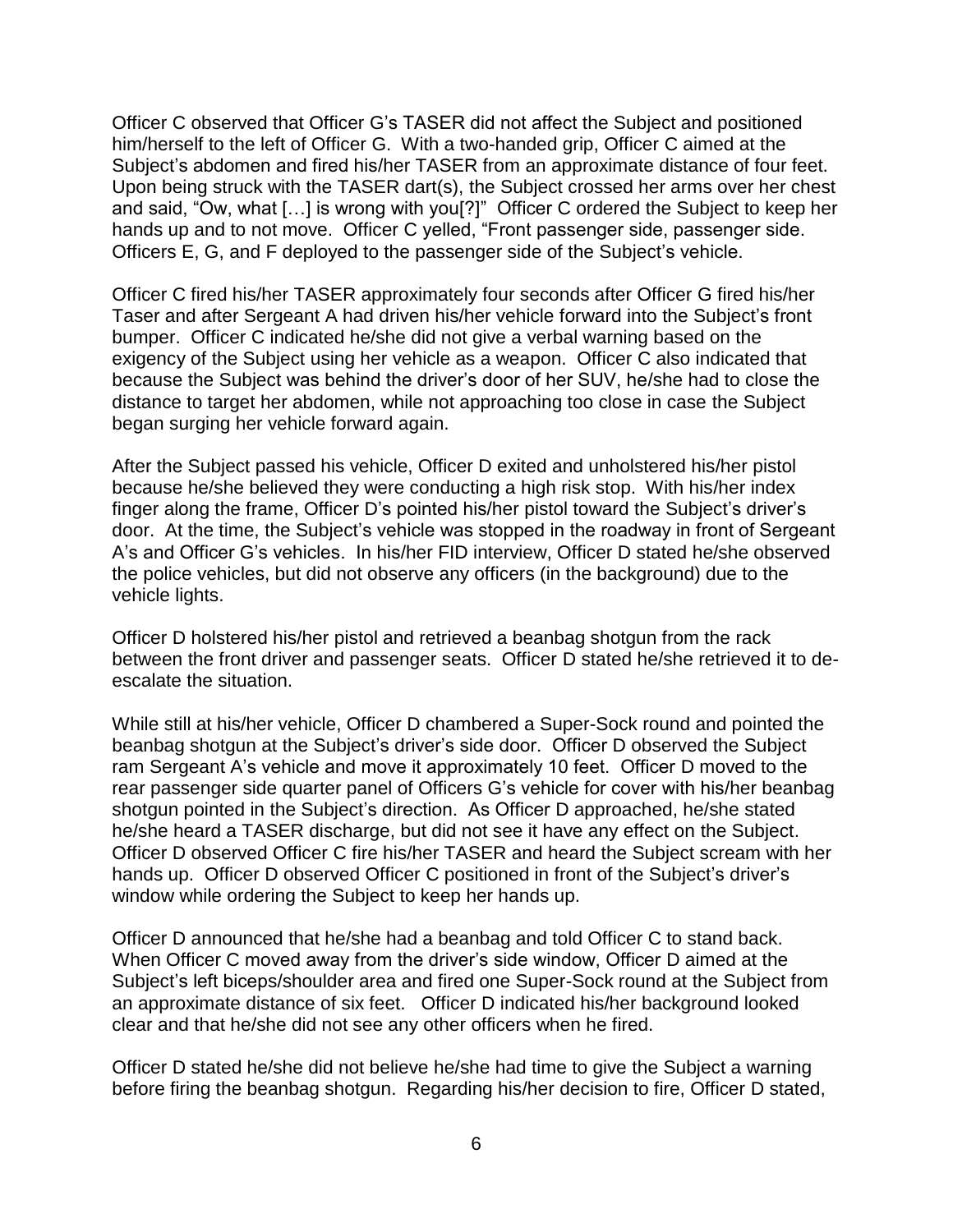"And as my partner's telling her, 'Keep your hands up. Keep your hands up,' she puts her hands down. Her window was down so I knew I had a good shot at her shoulder area. I felt that if I wasn't able to take that shot that time with the way she was going to harm other officers... I felt like the Taser that we used were kind of ineffective because she was still moving. She - - she did put her hands up, but then she put them down as to maybe, I thought maybe she was going to accelerate again and take off and hurt one of the officers."

Officer D believed he/she said, "Beanbag ready" and "Beanbag ready, standby," to let his fellow officers know that he/she was getting ready to fire the beanbag.

A review of BWV by FID investigators determined that when Officer D fired, the Subject's left hand was in front of her, at shoulder level. The Subject's right hand was being pulled by Officer E from the passenger side.

Immediately after Officer D discharged the beanbag shotgun, Officer H placed his/her right hand on top of the beanbag shotgun's receiver and announced, "Crossfire, crossfire, crossfire." Officer D brought the beanbag shotgun to a low-ready position, and Officer C said, "You didn't fire that did you?...Not with officers in the background[.]"

Officer C removed the cartridge from his/her Taser and tossed it inside the driver's side of the Subject's vehicle as Officers G and H pulled the Subject out through the passenger door.

During the incident, Officers E and F deployed to the passenger side of the Subject's vehicle. The following is an account of their actions in relation to removing the Subject from her vehicle.

Officers E and F parked their vehicle. The officers ran while the Subject was pushing Sergeant A's vehicle. Officer F communicated to Officer E, "We need to open the door, it's unlocked (referring to the Subject's vehicle)." After Sergeant A drove his/her vehicle into the Subject's vehicle and after Officer C fired his/her TASER, Officer F communicated to Officer E, "[R]eady," followed by, "Go on the other side." Officer F ran around the trunk of Sergeant A's vehicle to the front passenger door of the Subject's vehicle, while Officer E climbed over the hood of the Subject's vehicle from the driver's side to the passenger side. As Officer F reached the passenger side, Officer C could be heard yelling, "passenger side, passenger side." Officer F communicated, "I got it." Officer G joined Officers E and F on the passenger side of the Subject's vehicle after running around the trunk of Sergeant A's vehicle.

Sergeant A joined the officers on the passenger side and observed as Officer F reached into the partially open front passenger window and unlocked the door. Officer F opened the door and attempted to grab the Subject's right arm with both hands. Officer F lost his/her grip and stumbled backward out of the passenger compartment.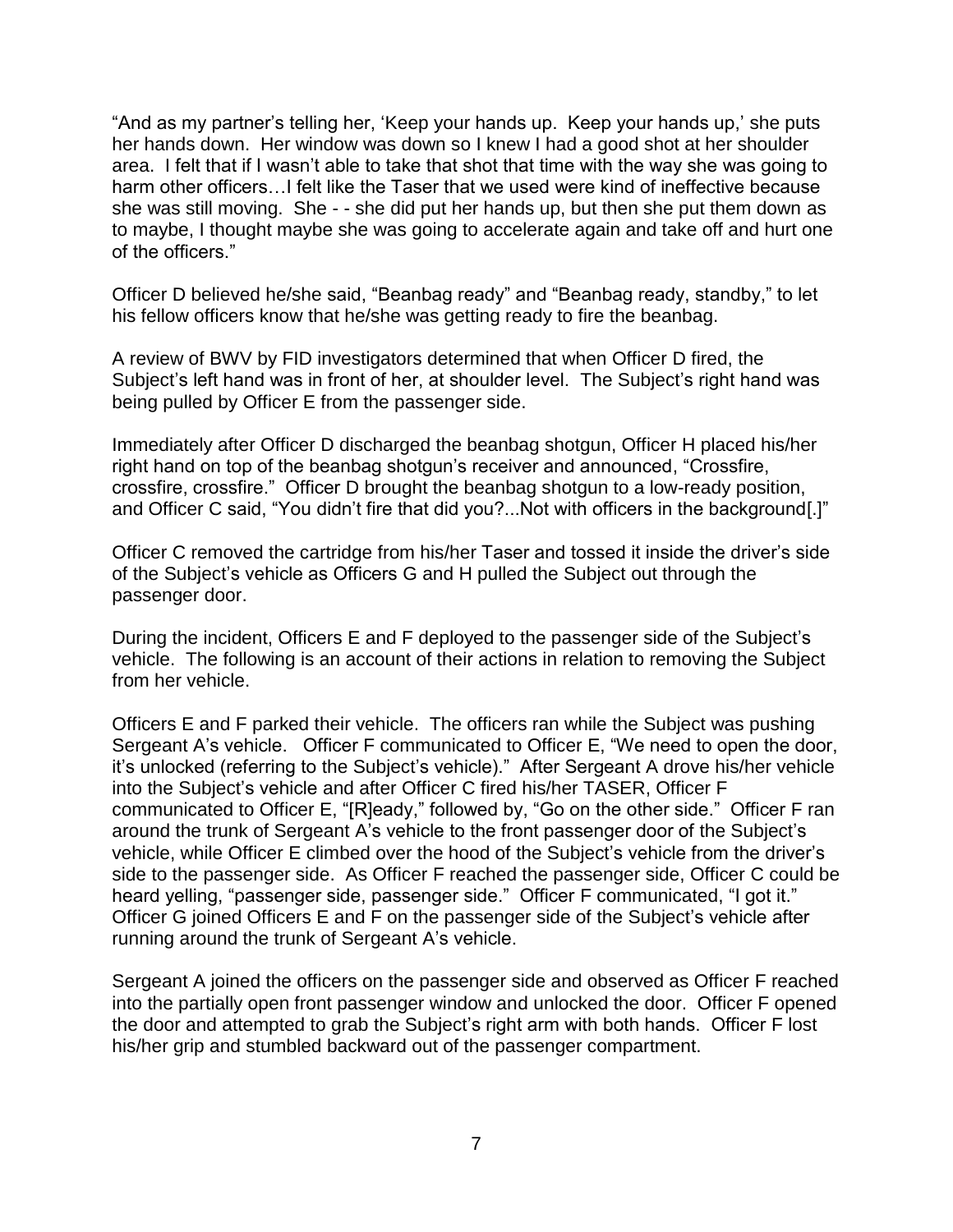Prior to moving to the passenger side, Officer F believed he/she heard an officer say, "Secure her," or, "Detain her." This statement is not discernible on the officers' BWV.

Officer H stated that prior to moving to the passenger side of the Subject's vehicle, Officer G communicated that he/she was going to redeploy to the passenger side. Officer G did not mention that communication in his/her interview and it was not discernible on the officers' BWV.

Officer E observed that Officer F was unable to maintain his/her grasp of the Subject and reached into the front passenger area to assist. Officer E grabbed the Subject's right hand, but Officer E, too, was unsuccessful in removing her from the vehicle. While that was occurring, Officer D fired the beanbag shotgun at the Subject from the other side of the vehicle. Sergeant A directed Officer G to assist Officer E. Officer G grabbed the collar of the Subject's jacket, and together with Officer E, pulled the Subject out of the vehicle and placed her on the street in a prone position.

Officer E stated the vehicles were stopped and he/she believed the quickest, safest route was to go over the car. Officer E did not remember if he/she climbed over a police car or the Subject's vehicle.

Officers E, F, and G, in addition to Sergeant A, were not aware that a beanbag had been fired until after the incident was over.

Officer E placed the Subject's left hand behind her back and removed his/her handcuffs. Officer G placed his/her left knee on the Subject's lower back and brought her right hand behind her back. Officer F controlled the Subject's lower legs by crossing her ankles and bringing them toward her buttocks. Officer E cuffed the Subject's wrists with the assistance of Officer G and then stood her up and walked her out of the street and over to a metal gate. The Subject was on her stomach for approximately 35 seconds.

Sergeant A broadcast that the incident had been resolved (Code Four), the Subject was in custody, and Sergeant A also requested a traffic unit, additional supervisor, and a Rescue Ambulance (RA). Officers I and J arrived at the scene after the Subject was handcuffed.

Officer H observed a TASER wire wrapped around the Subject's left wrist with a dart dangling down. To prevent the Subject or an officer from being poked, Officer H held the wire, while Officer J cut it.

At Sergeant A's direction, Officers I and J took control of the Subject. Officer J conducted a pat-down search of the Subject and then moved her with Officer I over to the hood of a vehicle parked on the side of the street. Officer I relayed to Officer J they could place her on the hood of the vehicle if she resisted as opposed to conducting a takedown. At the vehicle, Officer I stood to the left of the Subject,and Officer J was positioned to her right. After standing at this location for approximately one minute, the Subject attempted to pull away from their grasp. Officers I and J responded by pushing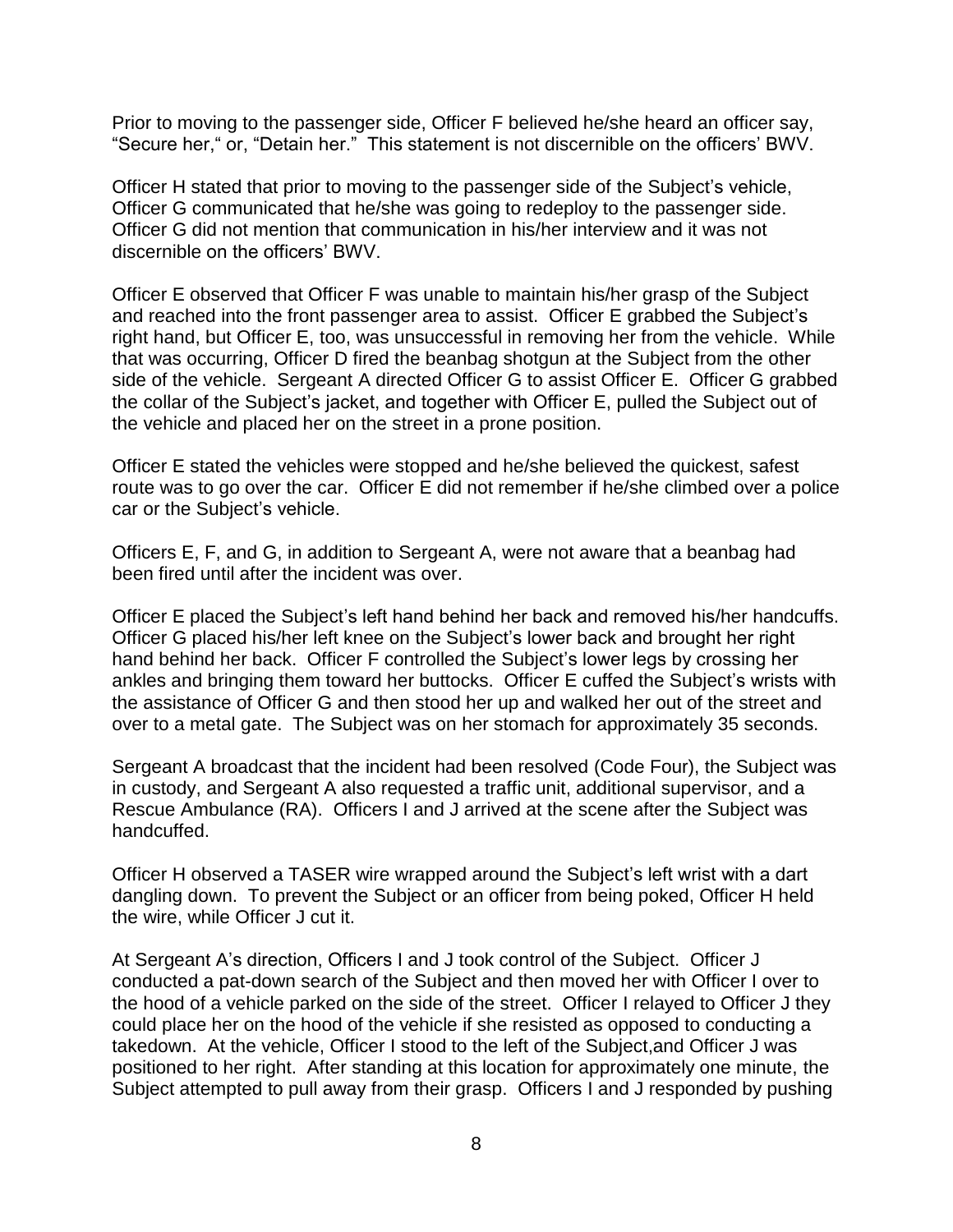her upper body onto the hood of the vehicle as a controlling agent. The officers held her in this position until paramedics arrived. Officer I placed his/her left hand and briefly his/her left forearm on the Subject's upper back, and left shoulder area and his/her right hand on the Subject's left wrist. Officer J placed his/her left hand and forearm on the Subject's upper back and shoulder area and his/her right hand on the Subject's upper back and right arm. The Subject repeatedly attempted to stand upright. To assist Officers I and J, Officer K primarily placed his/her right hand on the back of the Subject's lower neck and upper back, but at times, also placed his/her left hand on the back of the Subject's neck and upper back. Officer K removed his/her hand(s) during the times the Subject was calm. Officer I's BWV provided the best depiction of the officers' actions.

The Los Angeles County Fire Department (LACFD) received the alarm to respond to the location. LACFD personnel noted the Subject had redness and complained of pain to her rib area. The Subject was transported by ambulance to the hospital for treatment.

Sergeant C responded to the scene and began investigating the incident as a Non-Categorical Use of Force (NCUOF). Sergeant C took verbal statements from the involved officers, photographed the scene, recovered evidence, and canvassed for witnesses.

Medical staff removed a TASER dart from the Subject's right chest and treated her for pain to her left lateral chest area and left wrist. The Subject was subsequently admitted for medical care and observation, and categorical use of force notifications were made in accordance with Department protocol. DOC notified FID.

Force Investigation Division Detectives reviewed all documents and circumstances surrounding the event. All protocols were followed and appropriately documented.

#### **Los Angeles Board of Police Commissioners' Findings**

The BOPC reviews each Categorical Use of Force incident based upon the totality of the circumstances, namely all of the facts, evidence, statements and all other pertinent material relating to the particular incident. In every case, the BOPC makes specific findings in three areas: Tactics of the involved officer(s); Drawing/Exhibiting of a firearm by any involved officer(s); and the Use of Force by any involved officer(s). Based on the BOPC's review of the instant case, the BOPC made the following findings:

# **A. Tactics**

• The BOPC found Sergeant A, along with Officers C, F, G, H, I, and J's tactics to warrant a Tactical Debrief. The BOPC found Officers D and E's tactics to warrant Administrative Disapproval.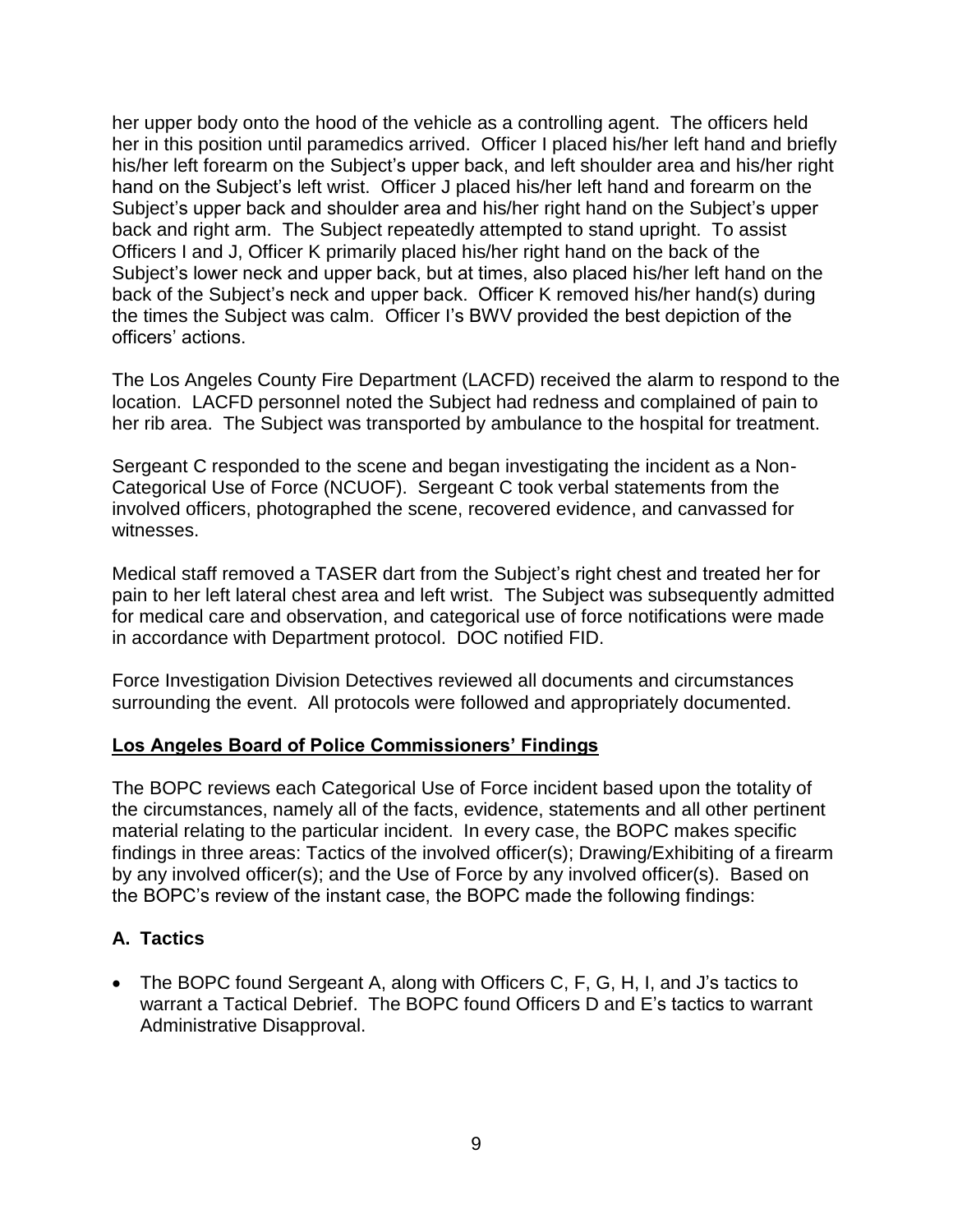# **B. Drawing and Exhibiting**

• The BOPC found Sergeant A along with Officers C, D, E, F, G, and H's drawing and exhibiting of a firearm to be In Policy.

# **C. Non-Lethal Use of Force**

• The BOPC found Officers E, F, G, I, and J's non-lethal use of force to be In Policy.

### **D. Less-Lethal Use of Force**

• The BOPC found Officer C's less-lethal use of force to be In Policy. The BOPC found Officer D's less-lethal use of force to be Out of Policy.

### **Basis for Findings**

In making its decision in this matter, the Commission is mindful that every "use of force by members of law enforcement is a matter of critical concern both to the public and the law enforcement community. It is recognized that some individuals will not comply with the law or submit to control unless compelled to do so by the use of force; therefore, law enforcement officers are sometimes called upon to use force in the performance of their duties. It is also recognized that members of law enforcement derive their authority from the public and therefore must be ever mindful that they are not only the guardians, but also the servants of the public. The Department's guiding value when using force shall be reverence for human life. Officers shall attempt to control an incident by using time, distance, communications, and available resources in an effort to de-escalate the situation, whenever it is safe and reasonable to do so. When warranted, Department personnel may objectively use reasonable force to carry out their duties. Officers who use unreasonable force degrade the confidence of the community we serve, expose the Department and fellow officers to legal and physical hazards, and violate the rights of individuals upon whom unreasonable force is used. Conversely, officers who fail to use force when warranted may endanger themselves, the community and fellow officers." (Use of Force Policy, Los Angeles Police Department Manual.)

The Commission is cognizant of the legal framework that exists in evaluating use of force cases, including the United States Supreme Court decision in Graham v. Connor, 490 U.S. 386 (1989), that:

"The reasonableness of a particular use of force must be judged from the perspective of a reasonable officer on the scene, rather than with the 20/20 vision of hindsight. The calculus of reasonableness must embody allowance for the fact that police officers are often forced to make split-second judgments – in circumstances that are tense, uncertain and rapidly evolving – about the amount of force that is necessary in a particular situation."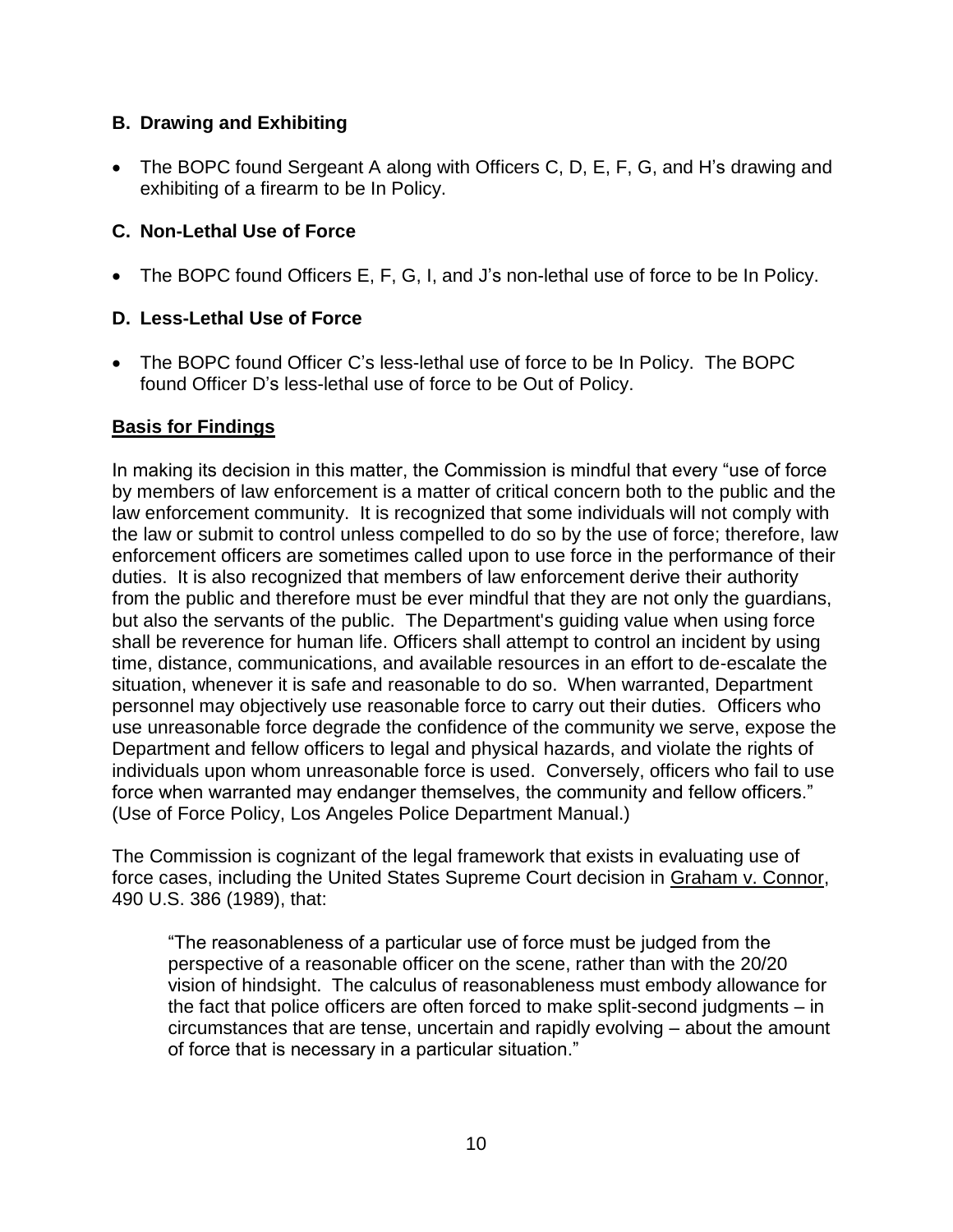The Commission is further mindful that it must evaluate the actions in this case in accordance with existing Department policies. Relevant to our review are Department policies that relate to the use of force:

Law enforcement officers are authorized to use deadly force to:

- Protect themselves or others from what is reasonably believed to be an imminent threat of death or serious bodily injury; or
- Prevent a crime where Palencia's actions place person(s) in imminent jeopardy of death or serious bodily injury; or
- Prevent the escape of a violent fleeing felon when there is probable cause to believe the escape will pose a significant threat of death or serious bodily injury to the officer or others if apprehension is delayed. In this circumstance, officers shall to the extent practical, avoid using deadly force that might subject innocent bystanders or hostages to possible death or injury.

The reasonableness of an Officer's use of deadly force includes consideration of the officer's tactical conduct and decisions leading up to the use of deadly force. (Use of Force Policy, Los Angeles Police Department Manual.) An officer's decision to draw or exhibit a firearm should be based on the tactical situation and the officer's reasonable belief that there is a substantial risk that the situation may escalate to the point where deadly force may be justified. (Los Angeles Police Department Manual.)

Tactical de-escalation involves the use of techniques to reduce the intensity of an encounter with a subject and enable an officer to have additional options to gain voluntary compliance or mitigate the need to use a higher level of force while maintaining control of the situation. Tactical de-escalation does not require that an officer compromise his or her safety or increase the risk of physical harm to the public. De-escalation techniques should only be used when it is safe and prudent to do so. (Tactical De-Escalation Techniques, October 2016.)

# **A. Tactics**

• In its analysis of this incident, the BOPC identified the following tactical considerations:

# **1. Crossfire**

At the termination of the pursuit, Officer D drew his/her service pistol and pointed it in the direction of the Subject despite Sergeant A being in his/her background.

Based upon the totality of the circumstances, the BOPC determined that Officer D's actions were a substantial deviation, without justification, from approved Department tactical training.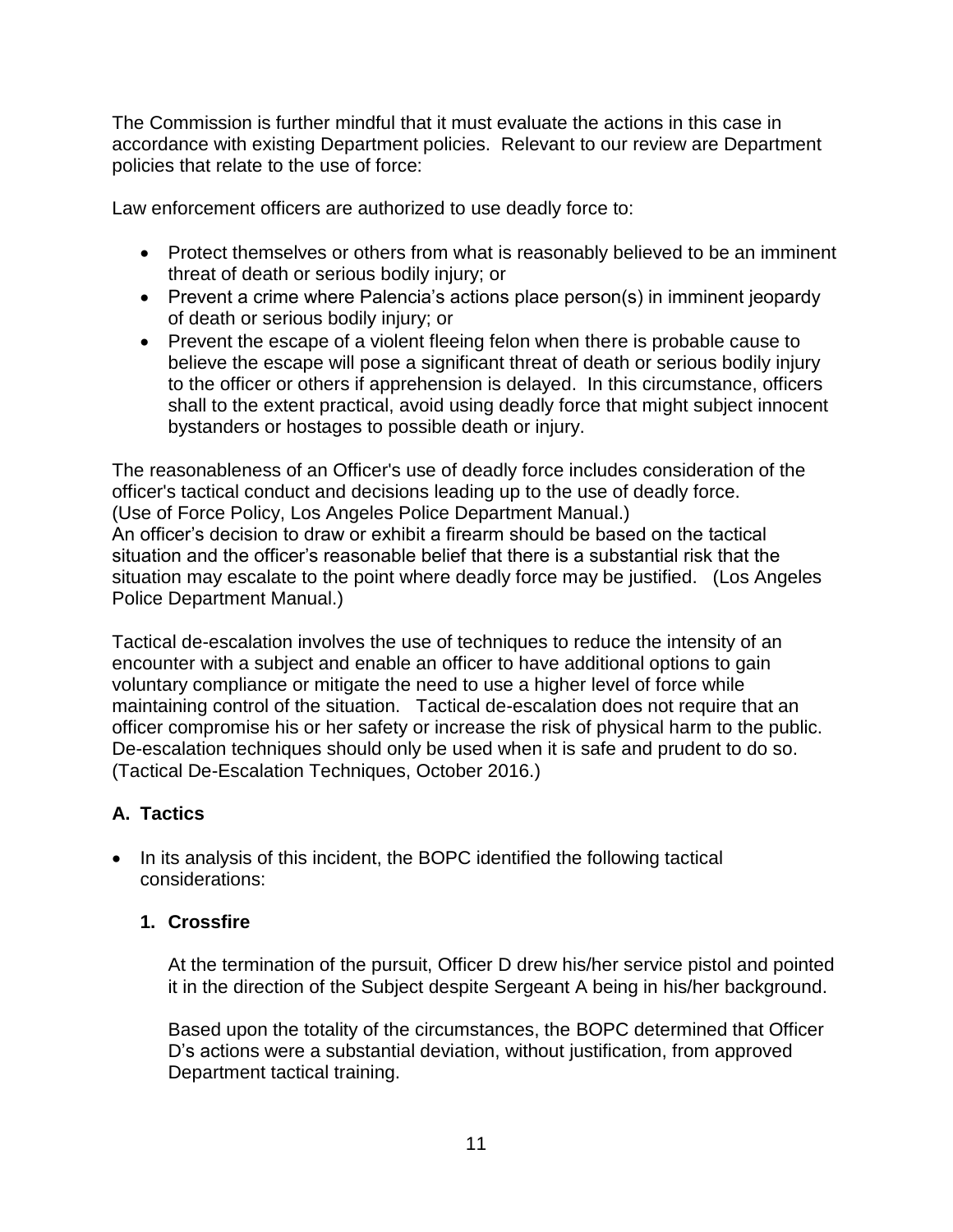### **2. Vehicle Pursuit Driving Tactics**

Sergeant A blocked the path of the Subject's vehicle with his/her own police vehicle to contain the Subject's vehicle and terminate the pursuit.

Vehicle pursuits by nature are inherently dangerous. The positioning of police vehicles to box in a suspect's vehicle should be balanced by the risk it poses to the community and to the officer themselves.

In this case, the BOPC noted that Sergeant A believed the Subject's driving maneuvers during the vehicle pursuit were extreme and posed a great risk to the public. The Subject had already struck several vehicles being driven by other citizens during the pursuit, causing injuries to some parties. The Subject was also driving her vehicle in a manner which indicated she intended to continue driving and was refusing to surrender to officers. Sergeant A, as a last resort, used his/her police vehicle to block the Subject's vehicle and her route of escape. In doing so, he/she successfully contained the Subject's vehicle and ended the pursuit. This action prevented the likelihood of the Subject causing additional traffic collisions, which could have resulted in serious or fatal injuries inflicted on innocent pedestrians or motorists.

Based on the totality of the circumstances, the BOPC determined that Sergeant A's actions were a substantial deviation, with justification, from approved Department tactical training.

#### **3. Tactical Communication/Tactical Planning**

Sergeant A utilized his/her police vehicle to box in the suspect's vehicle, however, he/she did not develop or effectively communicate any plan to the other officers involved in the incident.

Operational success is based on the ability of officers to effectively communicate during critical incidents. Officers, when faced with a tactical incident, improve their overall safety by their ability to recognize an unsafe situation and work collectively to ensure a successful resolution.

In this case, the BOPC noted that Sergeant A did not communicate his/her plan or intent to block the Subject's vehicle. Faced with a rapidly unfolding tactical situation, Sergeant A made a split-second decision to block the Subject's vehicle without communicating a coordinated response. Sergeant A also did not communicate his/her intent to prevent the Subject's vehicle from leaving the area by pinning it between his vehicle and Officer G's vehicle. Once the Subject's vehicle was contained, Sergeant A directed the officers to deploy less-lethal force options and redeploy. Furthermore, upon taking the Subject into custody, Sergeant A issued a Code 4 broadcast, updated their location, requested a Rescue Ambulance (RA) for the suspect, and ensured all officers were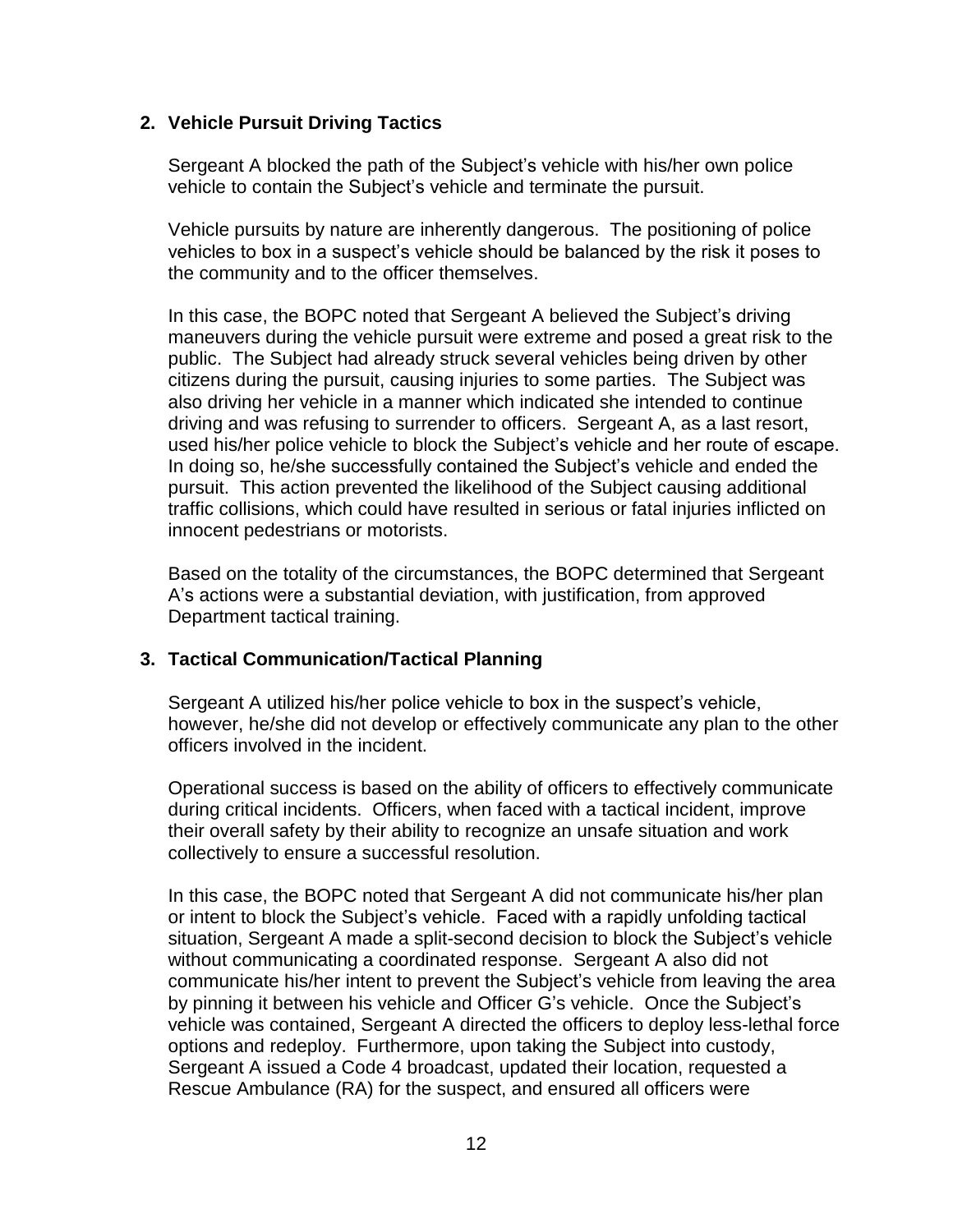accounted for. Sergeant A was involved in a dynamic and fluid situation caused by the suspect's extreme actions. Sergeant A was forced to resolve this incident in a time compressed environment, which gave him/her limited time to make decisions and consider his options.

Based on the totality of the circumstances, the BOPC determined that in this situation, Sergeant A's actions were a substantial deviation, with justification, from approved Department tactical training.

#### **4. Contact and Cover**

Officer E climbed over the hood of the Subject's vehicle to reach the passenger side door at the termination of a vehicle pursuit.

Operational success is based on the ability of officers to effectively establish designated roles and communicate during critical incidents. Officers improve overall safety by their ability to recognize an unsafe situation and work collectively to ensure a successful resolution.

In this case, although Officer E believed the Subject's vehicle was pinned and therefore immobile, he/she took an unnecessary risk by climbing over the hood of the Subject's vehicle while the Subject was still in control of it. Officer E made this decision without designating a cover officer or communicating his/her intent of going over the hood of the Subject's vehicle. The BOPC noted that Officer E's partner and additional officers approached the passenger side of the Subject's vehicle by going around Sergeant A's vehicle rather than going over the hood.

It was evident that Officer E's actions were well meaning and motivated by a desire to quickly assist officers in the resolution of this incident, however, it cannot be ignored that his actions placed him at a significant tactical disadvantage.

Based on the totality of the circumstances, the BOPC determined that Officer E's decision to climb over the hood of the Subject's vehicle was a substantial deviation, without justification, from approved Department tactical training.

• The BOPC also noted the following:

#### **1. Situational Awareness**

The investigation revealed that, as Officer D fired the beanbag shotgun at the Subject, Sergeant A and Officers E, F, and G were in the background attempting to take her into custody. Officer D was reminded of the importance of assessing his/her background to obtain situational awareness prior to discharging a weapon.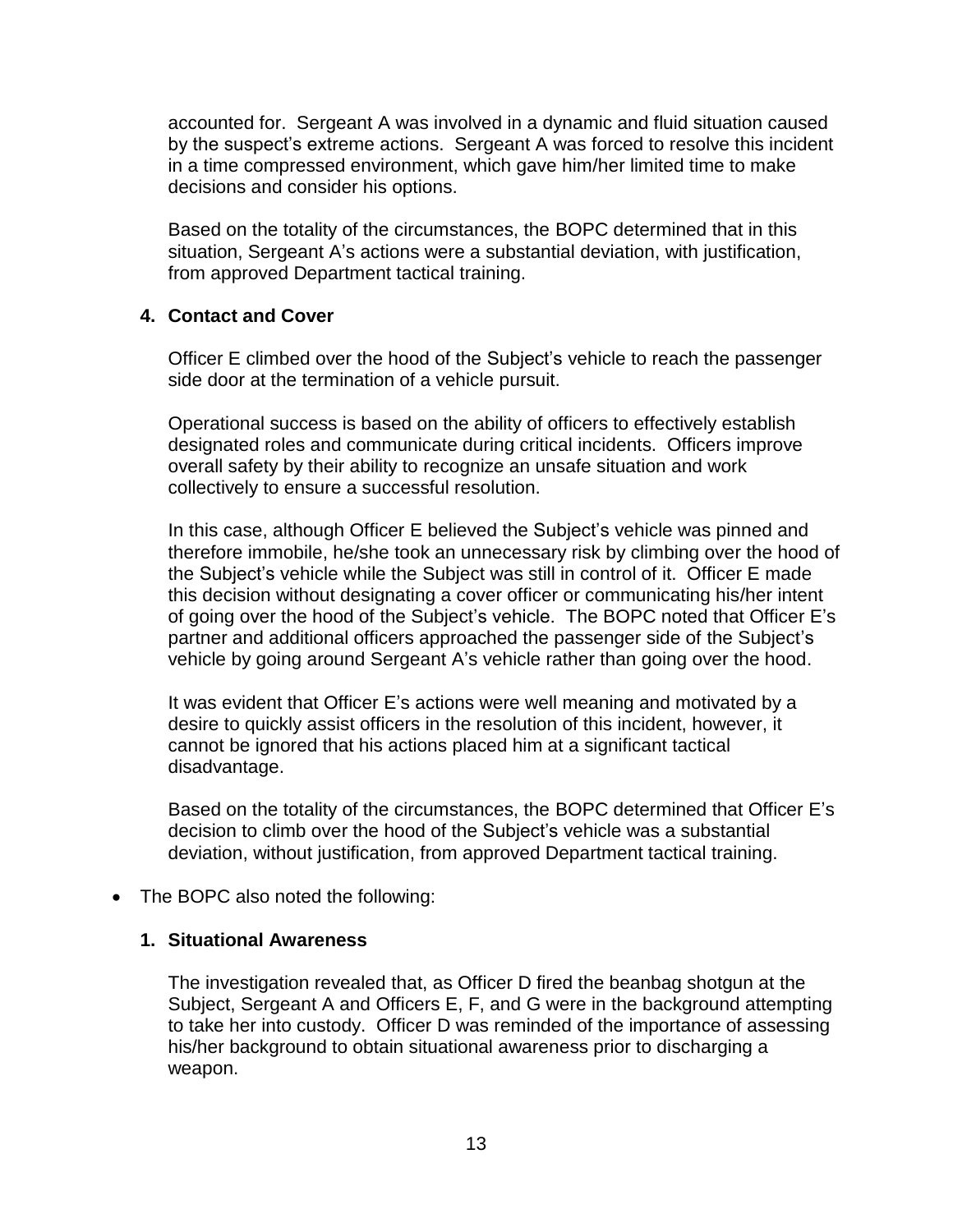### **2. Non-Conflicting Simultaneous Commands**

The investigation revealed that several officers gave simultaneous commands to the Subject during the incident. Although the commands were non-conflicting, the officers were reminded that simultaneous commands can sometimes lead to confusion and non-compliance by the Subject.

### **3. Use of Force Warning**

The investigation revealed that Officers C, D, and G did not provide a Use of Force Warning prior to deploying a less-lethal force option. Officers C, D, and G were reminded that a Use of Force Warning shall be given, when feasible.

#### **4. Vehicle Intervention**

The investigation revealed that Sergeant A used his/her vehicle to push against the Subject's vehicle to pin it against Officer G's vehicle in an effort to prevent the Subject from fleeing and/or ramming the police vehicle again. Sergeant A believed the only means to effectively contain the Subject's vehicle was to apply "force against force." The Department reserves the utilization of the word 'force' for Use of Force incidents only. The Department does not adopt or encourage its use in any other context. Sergeant A was reminded that end of pursuit tactics, such as ramming and boxing in, should only be considered in those rare instances when warranted to save a life.

These topics were to be discussed at the Tactical Debrief.

#### • **Command and Control**

It is incumbent upon supervisors at the scene of a critical incident, such as this, to demonstrate and exercise supervision that is consistent with Department supervisory and tactical training.

In this incident, Sergeant A notified Communications Division (CD) and advised that he/she was monitoring and responding to the pursuit. Upon joining the pursuit, Sergeant A declared him/herself the Incident Commander (IC). During the pursuit, Sergeant A ensured the proper number of units and an Air Unit were involved in the pursuit. Furthermore, Sergeant A properly initiated tracking and the re-engagement of the pursuit when the Air Unit was unable to continue in tracking mode.

Upon entering the cul-de-sac, Sergeant A utilized his/her vehicle to block the path of the Subject's vehicle, which momentarily limited the amount of command and control he/she could provide at scene. Though faced with an intense tactical situation, Sergeant A provided direction to the officers at scene by ordering them to redeploy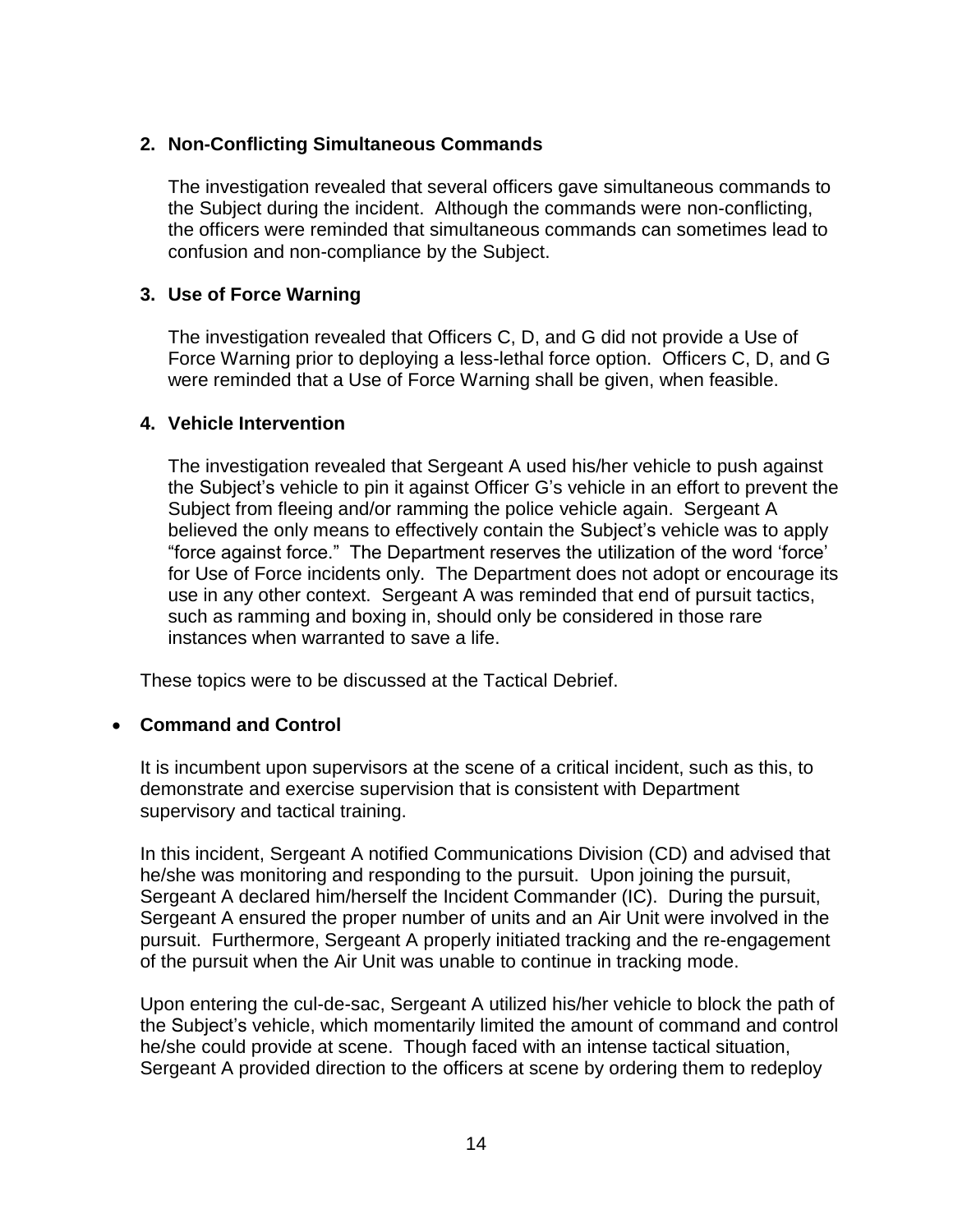and utilize less-lethal force options. Once the suspect was in custody, Sergeant A ensured that he/she requested an additional supervisor and an RA for the Subject.

Based upon the totality of the circumstances, the BOPC determined that Sergeant A's actions in placing his/her vehicle alongside the secondary vehicle and driving into the Subject's vehicle, limited his/her ability to provide oversight of the incident and were a substantial deviation, with justification from Department supervisory training.

Sergeant C had also responded to the scene. Based on initial information, Sergeant C initiated the investigation of this incident as a Non-Categorical Use of Force.

Sergeant D, upon learning of the Subject's admittance to the hospital, initiated Categorical Use of Force protocols and made proper notifications.

The actions of these supervisors were consistent with Department supervisory training and met the BOPC's expectations of a field supervisor during a critical incident.

• The evaluation of tactics requires that consideration be given to the fact that officers are forced to make split-second decisions under very stressful and dynamic circumstances. Tactics are conceptual and intended to be flexible and incident specific, which requires that each incident be looked at objectively and the tactics be evaluated based on the totality of the circumstances.

Each tactical incident also merits a comprehensive debriefing. In this case, there were areas identified where improvement could be made. A Tactical Debrief is the appropriate forum for the involved personnel to discuss individual actions that took place during this incident.

The BOPC found Sergeant A, along with Officers C, F, G, H, I, and J's tactics to warrant a Tactical Debrief. The BOPC also found Officers D and E's tactics to warrant Administrative Disapproval.

# **B. Drawing and Exhibiting**

• According to Sergeant A, at the termination of a pursuit for a felony hit and run suspect, he/she had reason to believe this situation could escalate to the use of deadly force. To stop the Subject's actions and protect the citizens, he/she drove his/her vehicle next to the secondary vehicle and blocked her path. Sergeant A then exited, drew his/her service pistol, assumed a position of cover behind his/her driver's side ballistic door panel, and gave her commands.

According to Officer C, he/she observed the Subject's vehicle pinned against two police vehicles, and he/she was fearful that the Subject may have had an officer pinned against or in between the two vehicles. Officer C then drew his/her service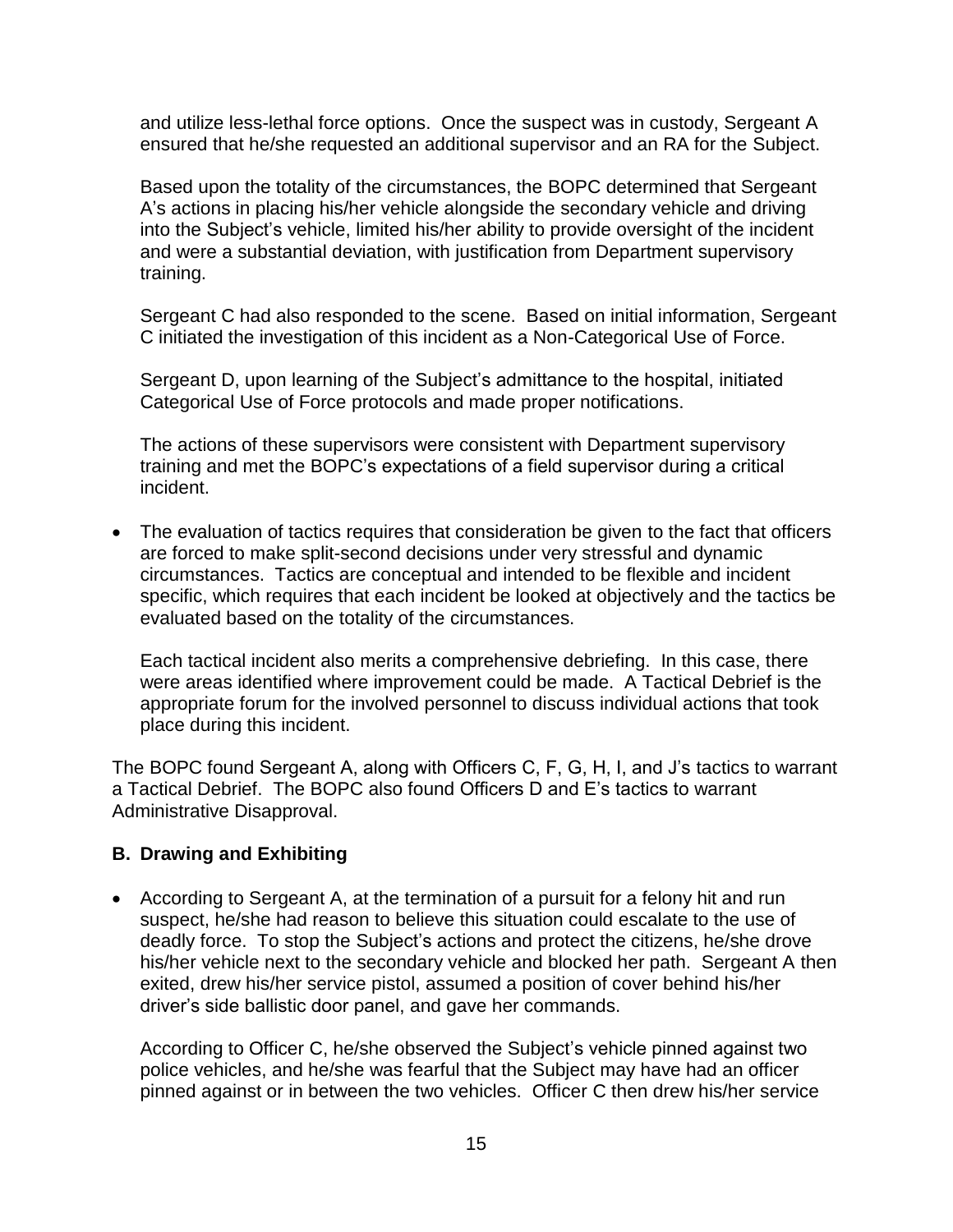pistol and from a position of cover, assessed, and gave commands to the Subject to, "Stop."

According to Officer D, he/she was conducting a high risk stop at the termination of a pursuit and drew his/her service pistol.

According to Officer E, he/she arrived at the termination of the pursuit with his/her partner. As they approached the primary unit, Officer E observed the Subject's vehicle hit one of the police vehicles. Believing the situation could escalate to the use of deadly force, Officer E drew his/her service pistol.

According to Officer F, he/she observed the Subject ramming two police vehicles. Officer F unholstered his/her weapon to protect him/herself and others from serious bodily injury or death because the Subject was using her vehicle as a weapon against officers.

According to Officer G, he/she feared for Sergeant A's life when he/she observed Sergeant A inside his/her vehicle as his/her vehicle was being pushed by the Subject's vehicle. He/she believed the situation was escalating and could lead to deadly force; accordingly, Officer G drew his service weapon.

According to Officer H, he/she feared for his/her partner's safety and exited his/her police vehicle. He/she drew his/her service pistol and began giving the Subject commands to stop and show her hands. The Subject failed to comply and continued moving her vehicle forward, colliding into the driver's side of the police vehicle as Officer G climbed out of the passenger side of the vehicle.

• Based on the totality of the circumstances, the BOPC determined that an officer with similar training and experience as Sergeant A, along with Officers C, D, G, H, F, and E, while faced with similar circumstances, would reasonably believe that there was a substantial risk the situation may escalate to the point where deadly force may be justified.

Therefore, the BOPC found Sergeant A, along with Officers C, D, E, F, G, and H's drawing and exhibiting to be In Policy.

#### **C. Non-Lethal Use of Force**

#### • **Officer F – Firm Grip**

According to Officer F, he/she reached inside the passenger compartment of the Subject's vehicle and tried to grab the Subject by the sweater with both hands. Officer F's grip slipped as he/she attempted to pull her out, causing Officer F to fall backwards. Additional officers reached in, grabbed the Subject, and placed her on the ground. Officer F then maintained control of her legs due to her being combative.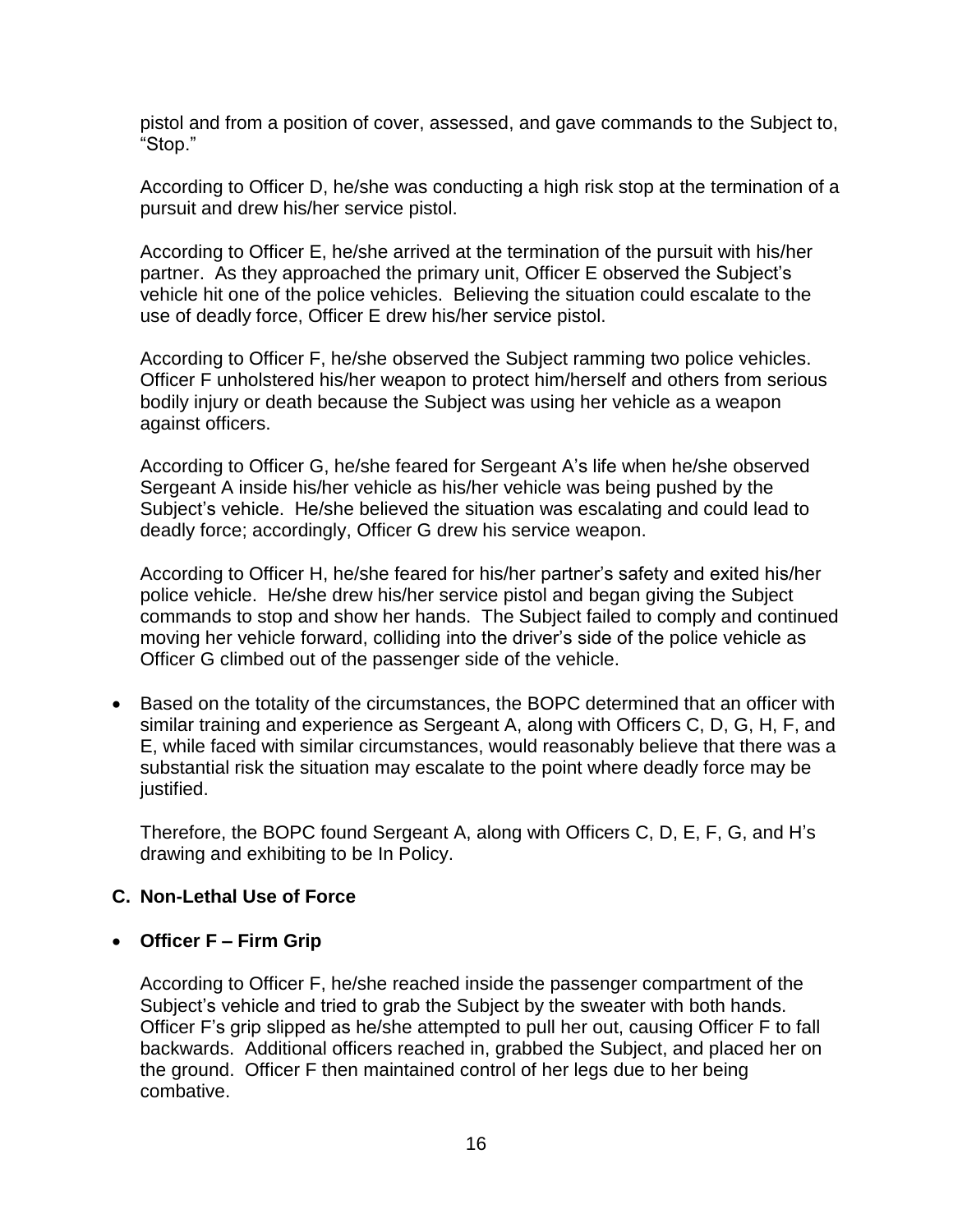# • **Officer E – Physical Force and Firm Grip**

According to Officer E, he/she observed Officer F struggle to pull the Subject out of the vehicle. Officer E entered the passenger side door, grabbed the Subject's hand, and unsuccessfully attempted to pull her out. Officer G then entered the passenger compartment and assisted as they both pulled the Subject out of the vehicle. They placed the Subject on the ground as Officer E took control of her left hand, placed it behind her back, and handcuffed her.

# • **Officer G – Physical Force and Firm Grip**

According to Officer G, he/she re-holstered his/her TASER and ran around the passenger side of the Subject's vehicle. He/she observed two officers attempting to pull the Subject out through the passenger side door. Officer G reached in, grabbed the Subject by the collar of her jacket, and pulled her out. Once the Subject was face down on the ground, Officer G utilized firm grips to control the Subject's right hand while she was handcuffed by Officer E.

# • **Officer I – Physical Force and Firm Grip**

According to Officer I, the Subject became uncooperative when the officers took custody of her. He/she communicated to his/her partner that because the Subject was trying to fall to the ground and due to her intoxicated state, it would be tactically sound to lean her against a car, and utilize the vehicle as a controlling agent. When the Subject pulled away, Officer I placed his/her hands on her left shoulder and right forearm area to guide her shoulders onto the hood of the parked car to prevent her from standing upright.

# • **Officer J – Physical Force and Firm Grip**

According to Officer J, he/she was directed to search and maintain control of the Subject while she received medical treatment. While waiting for the ambulance, the Subject attempted to pull away. As a result, the officers leaned her over the hood of the car, with the Subject bent at the waist, to maintain control of her actions. Officer J placed his/her left hand on the Subject's right shoulder blade, and his/her right hand on the Subject's right arm, using minimal pressure to guide her to the car, and prevent her from squirming.

• Based on the totality of the circumstances, the BOPC determined that an officer with similar training and experience as Officers E, F, G, I, and J, while faced with similar circumstances, would believe that the same application of non-lethal force would be reasonable to overcome the Subject's resistance.

Therefore, the BOPC found Officers E, F, G, I, and J's non-lethal use of force to be objectively reasonable and In Policy.